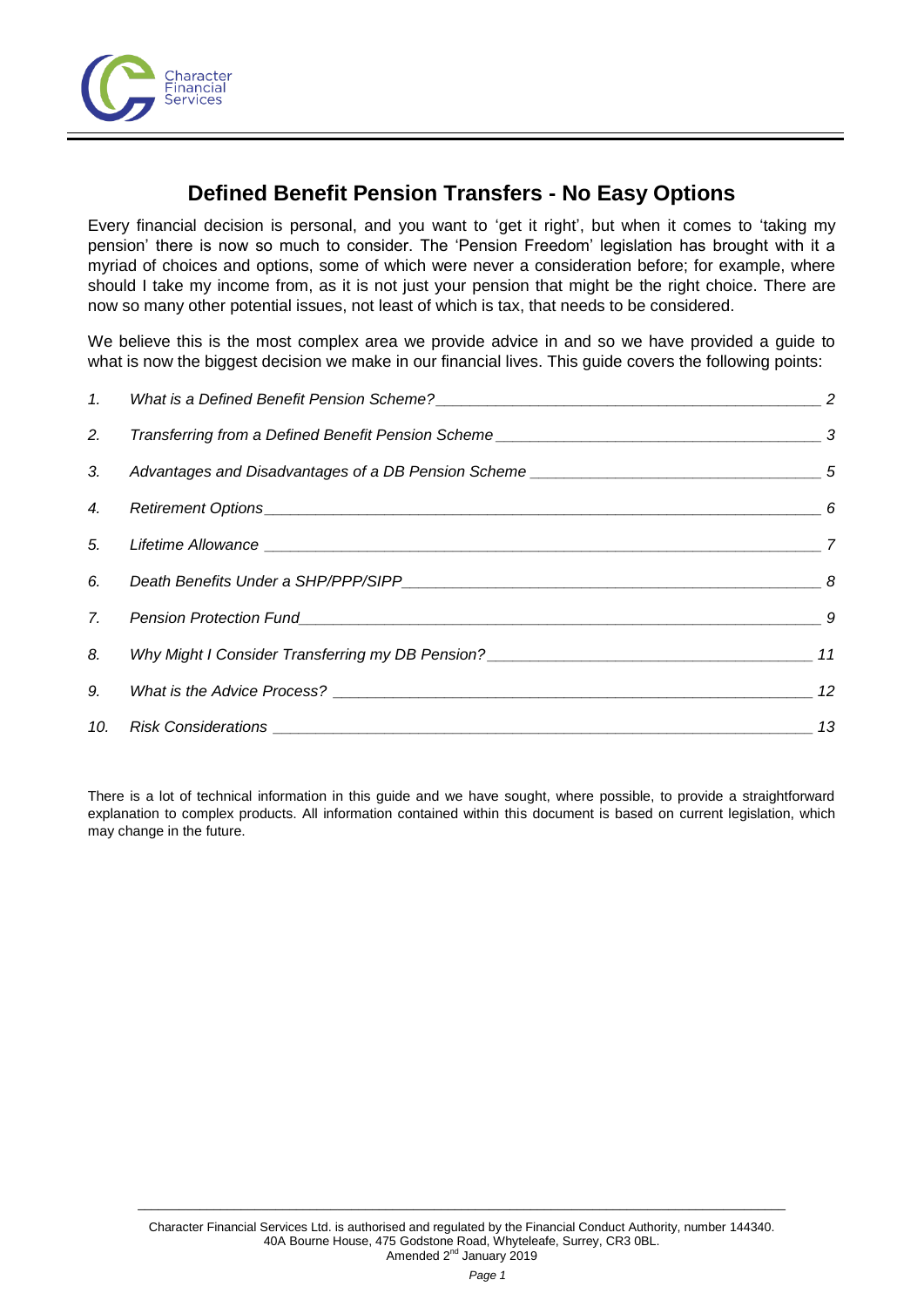

# <span id="page-1-0"></span>**1. What is a Defined Benefit Pension Scheme?**

A defined benefit (DB) pension is one type of workplace pension scheme.

It is a type of pension plan in which an employer promises a specified pension payment, lump sum (or a combination of both) on retirement. The payable benefits are predetermined using several factors, typically including: an employee's earnings history, tenure of service and age, as opposed to relying directly on individual returns. This type of pension scheme is also commonly known as a 'final salary' scheme. A typical DB pension scheme usually continues to pay a pension to your spouse, civil partner or dependents (for a restricted period) when you die.

It is important to understand that whilst the pension is set up by your employer, it is not their money. It is held separately, normally by trustees in a trust on behalf of the members.

The employer's responsibility is to ensure that there is enough money within the scheme to meet the promised benefits.

The trustees will invest the money with professional fund managers in a wide variety of investments to reduce risk and to ensure that your benefits will be provided.

DB pensions do not always work as they should, and you will have heard news stories in the recent past about British Steel, BHS and House of Fraser, the common theme in each of these cases was that the employer standing behind the pension was unable to meets its financial commitments. Individuals did not "lose their pensions" but will probably have suffered a period of worry over what they would get, and their retirement income will almost certainly be lower than it would otherwise have been. This is where the Pension Protection Fund (PPF) comes into play, but more on that later.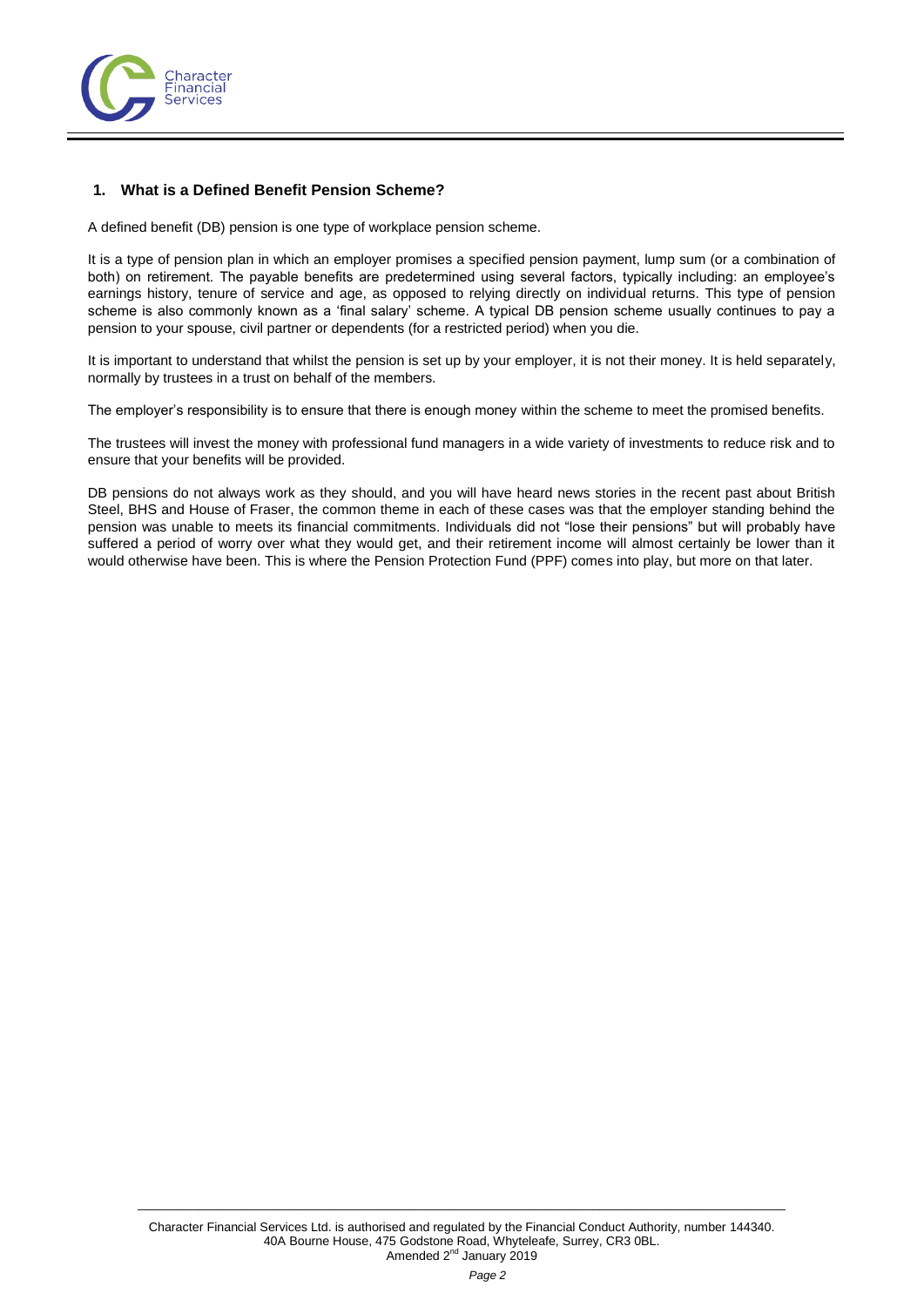

# <span id="page-2-0"></span>**2. Transferring from a Defined Benefit Pension Scheme**

Our regulator, the Financial Conduct Authority (FCA), is clear that we should start by assuming that a transfer would not be expected to be suitable.

You cannot transfer from a DB pension scheme if you are already taking your pension. There are also some types of DB pension schemes where transfers are not usually possible, for example, public sector schemes for teachers, nurses, emergency services, military and civil servants. However, individuals in the Local Government Pension Scheme can transfer if they wish.

If your DB pension is valued at more than £30,000, you will be required to seek financial advice

Once you stop working for the company behind your DB pension scheme, the benefits you've built up still belong to you and they can remain there, and be revalued to take into account inflation, until you retire, or you transfer them to a different type of pension scheme:

- If you are still saving for your retirement; monies can be transferred into a personal pension plan where they will be invested until you reach your selected retirement age.
- If you have reached age 55 and want access to your pension fund; monies can be transferred to a flexible personal pension plan which offers a flexi-access drawdown account where some of the money can be taken (either in lump sums or as regular income) and the rest, remain invested.
- If you have reached age 55 and want to access your pension fund by purchasing an annuity (guaranteed income for life) you must still transfer to a personal pension plan to enable the purchase of the annuity.

Most DB pension schemes will allow you to transfer the pension you have built up to another pension scheme which could commonly be:

- Your current employer's workplace pension scheme,
- **A stakeholder pension scheme (SHP).**
- **A personal pension scheme (PPP), or**
- A self-invested personal pension (SIPP).

You can normally transfer your pension benefits only after you have stopped building up benefits in it. You have a statutory right to request a transfer at any time up until when you are within 12-months of the DB scheme normal retirement age (NRA), the date when you would be expected to start taking retirement benefits under the DB pension scheme, typically somewhere between age 60 and 65.

If you are considering a transfer, the first step will be to request your cash equivalent transfer value (CETV), also known as the transfer value. However, this is something we can do for you. This is because the CETV is only guaranteed for three-months from the date it is issued. Schemes are obliged to provide only one CETV free of charge in a year, so if you have already requested a CETV and we have to request a more up to date one you may incur a charge.

The scheme administrator will provide you with a Statement of Entitlement. If you are eligible for a CETV this must be provided within three months of requesting a transfer value. It's a written document that sets out your transfer value, together with details of the benefits you have built up under the scheme, and information that your new pension scheme administrator will need, if you decide to proceed with the transfer.

Where your Statement of Entitlement relates to benefits held within a defined benefit pension scheme, the transfer value is guaranteed for three months from the date of issue. Therefore, if the transfer process is not complete within the threemonth period, the actual amount transferred may be higher or lower than the amount shown in the Statement of Entitlement.

If you decide to transfer to a new pension scheme, the DB pension scheme administrator must pay the benefits across to the new pension scheme within six months from the start of the transfer process.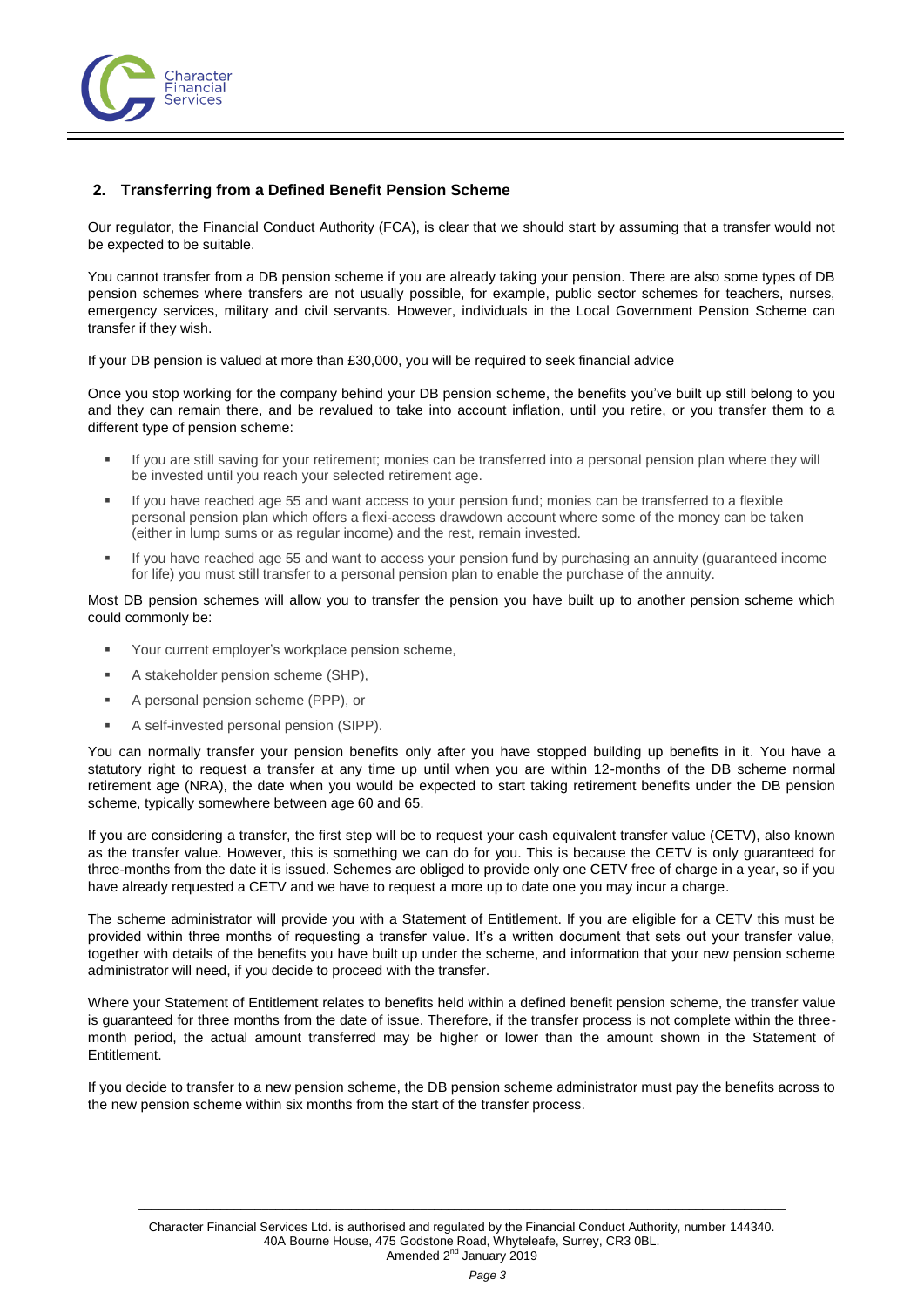

## **2.1 Points to Consider**

#### It is worth thinking about the following:

- Your DB pension scheme may offer a partial transfer, so depending on your specific objectives and needs, and if allowed, you may not need to transfer the whole of your benefits.
- Your DB pension scheme will pay benefits not only to you, but if you are married or in a civil partnership (or even sometimes if you are co-habituating as a couple) will continue to pay pension benefits after you die to your surviving partner. Therefore, if this is relevant to you, any decision you make could affect them, so it is recommended that you discuss your intentions with them first.
- Sometime DB pensions schemes and the employer funding them will offer exercises whereby they will offer:
	- o To pay for financial advice as to whether you would benefit from transferring out of the DB pension scheme, or
	- o Offer to pay an increased or enhanced transfer value as an encouragement for you to transfer your DB pension out of their scheme.
- You might well ask why would an employer do this? In simple terms, a DB pension scheme is an unknown financial commitment or liability that is "on the company's balance sheet" and it is their interests to encourage individuals to transfer out.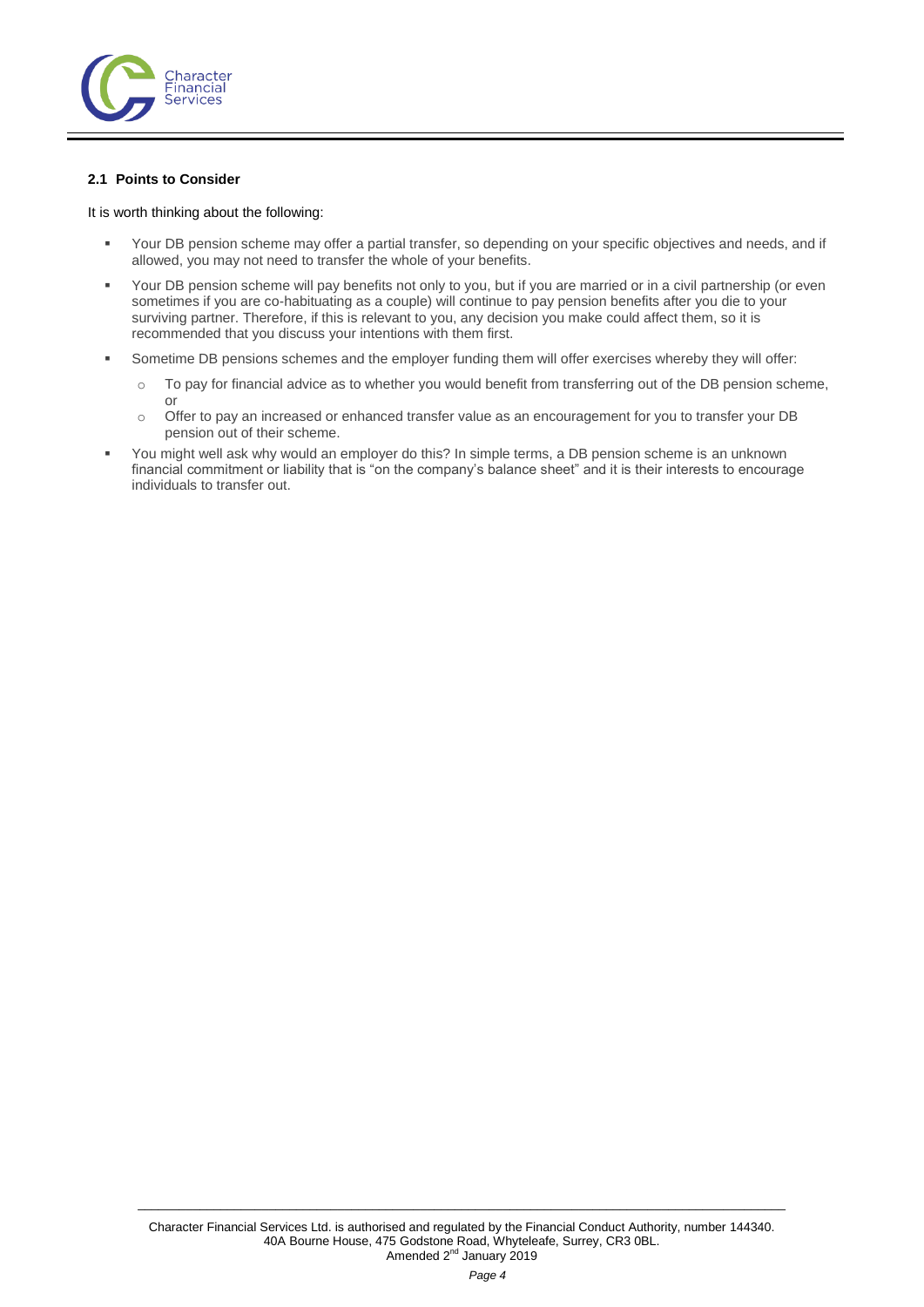

# <span id="page-4-0"></span>**3. Advantages and Disadvantages of a DB Pension Scheme**

As with any decision, there are pros and cons to consider. This page will highlight some of the major factors to take into account before deciding to proceed further.

## **3.1 Advantages of a DB Pension Scheme**

- Your pension lasts as long as you do. Therefore, there is no risk of you having no pension income.
- Although each scheme varies, there will be something for your surviving spouse / civil partner/dependants. Typically, a survivor's pension is half of your pension income and will be paid for the duration of your spouse's/civil partners lifetime, however, a dependant's pension may only be paid for a limited period for example until they reach the age of 23.
- **Some protection against inflation is provided to help you maintain your spending power.**
- Your day to day pension income does not rely on the 'rise and fall' of the stock market.
- You do not need to manage or look after your pension, once it starts, you can sit back and enjoy the income without undue worry or further decisions.

## **3.2 Disadvantages of a DB Pension Scheme**

- The death benefits of a DB pension scheme are extremely rigid; if you are not married and have no financially dependent children, your pension will probably die with you.
- If you are concerned with your life expectancy, your DB pension scheme may deliver you "value for money".
- It is not possible to vary the level of income you receive from the scheme.
- If your employer becomes insolvent there may not be enough assets in the pension scheme to pay your pension. The Pension Protection Fund may, however, provide compensation. Please see section below for more details.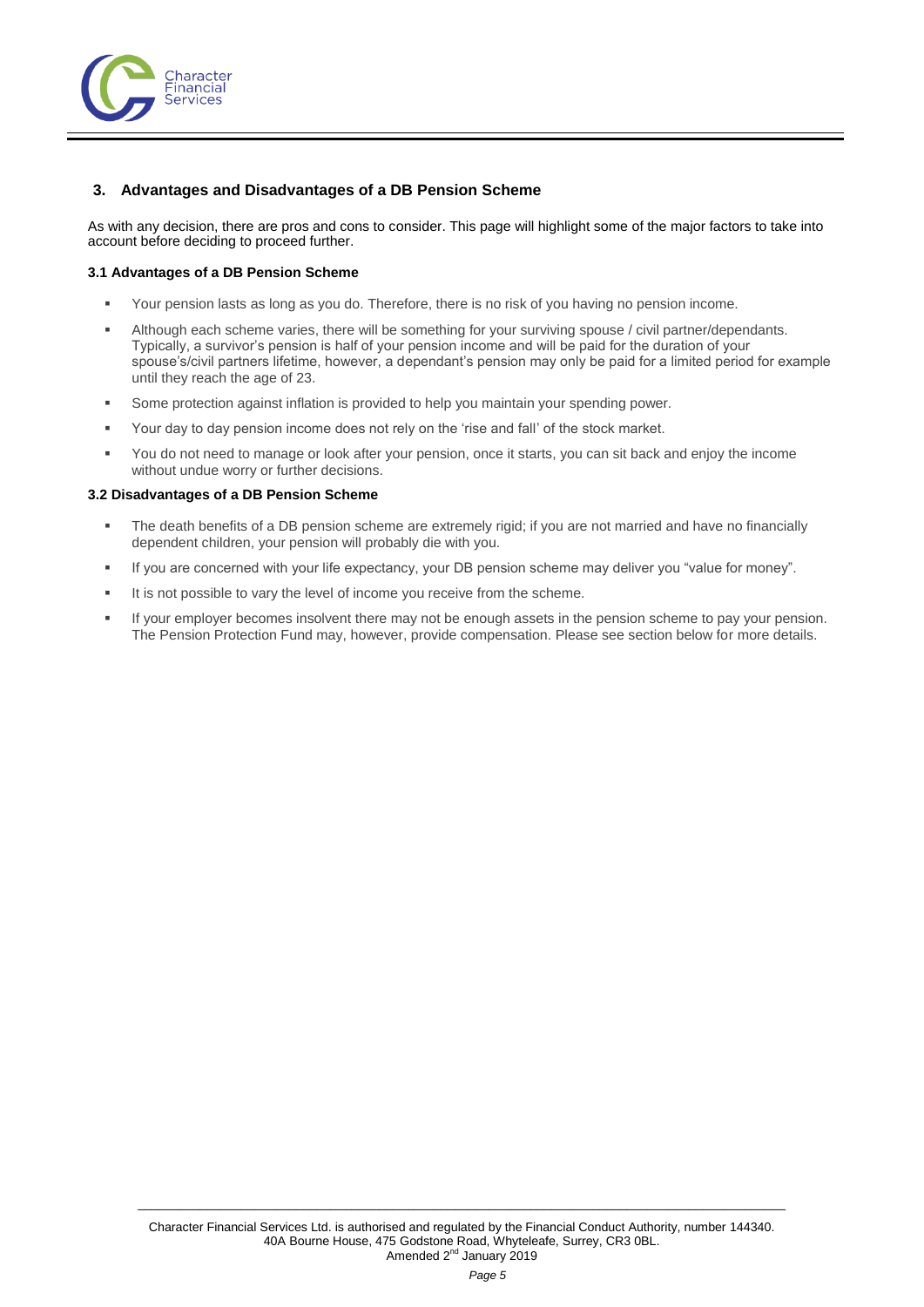

## <span id="page-5-0"></span>**4. Retirement Options**

Once you have transferred your CETV to a SHP, PPP or SIPP (your DC pension fund) you will then have to decide when and how you will take your benefits from your new pension, this is referred to as "crystallising" your benefits. Normally you can only do this once you have had your 55th birthday. The two main options you have are:

- To take ad-hoc lump sums (part tax-free and part taxable, or
- A lump sum with taxable income.

The following assumes your benefits are not greater than your available LTA. If they are, special rules will apply to the excess. Please also note that not all pension plans offer all of these options.

## **4.1 Uncrystallised Funds Pension Lump Sum (UFPLS)**

You can withdraw a single lump sum (or a series of lump sums if the product allows) from your pension without the need to move the funds into a drawdown plan first. 25% of the lump sum is tax free with the balance subject to income tax under an emergency tax code. This will normally result in you paying more tax than is due and having to reclaim the overpayment from HMRC.

## **4.2 Lump Sum and Taxable Income**

You can generally take up to 25% of your fund value as a tax-free lump sum with the remaining 75% of your fund value has to be used to generate an income. This income can range anywhere between £0 and the full value of the remaining fund!

The two most common ways in which you can choose to provide your pension income is:

#### **4.3 Flexi-Access Drawdown**

Drawdown pension is a method of withdrawing benefits from your pension fund without purchasing a lifetime annuity.

Holders of money purchase pension plans can defer taking their pension in the form of an annuity and instead make withdrawals directly from the pension fund. With flexi-access drawdown the amount of income that can be taken from the fund is not subject to any specific limits therefore this method offers great flexibility. This can be useful for tax planning or where other sources of income are available.

You will be liable for income tax under PAYE on all withdrawals you make.

#### **4.4 Flexi-Access Drawdown**

A lifetime annuity pays a guaranteed income for your life from the funds you have built up in your pension plan. Your annuity provider will pay you a regular income taxed in the same way as earnings. The amount of income payable is dependent on your age and health, the size of your pension fund, economic factors, the type of annuity and the options you select. You should also be aware that once you have purchased an annuity you cannot cash it in or make changes to your selected options.

You will be liable for income tax under PAYE on all annuity income payments you receive.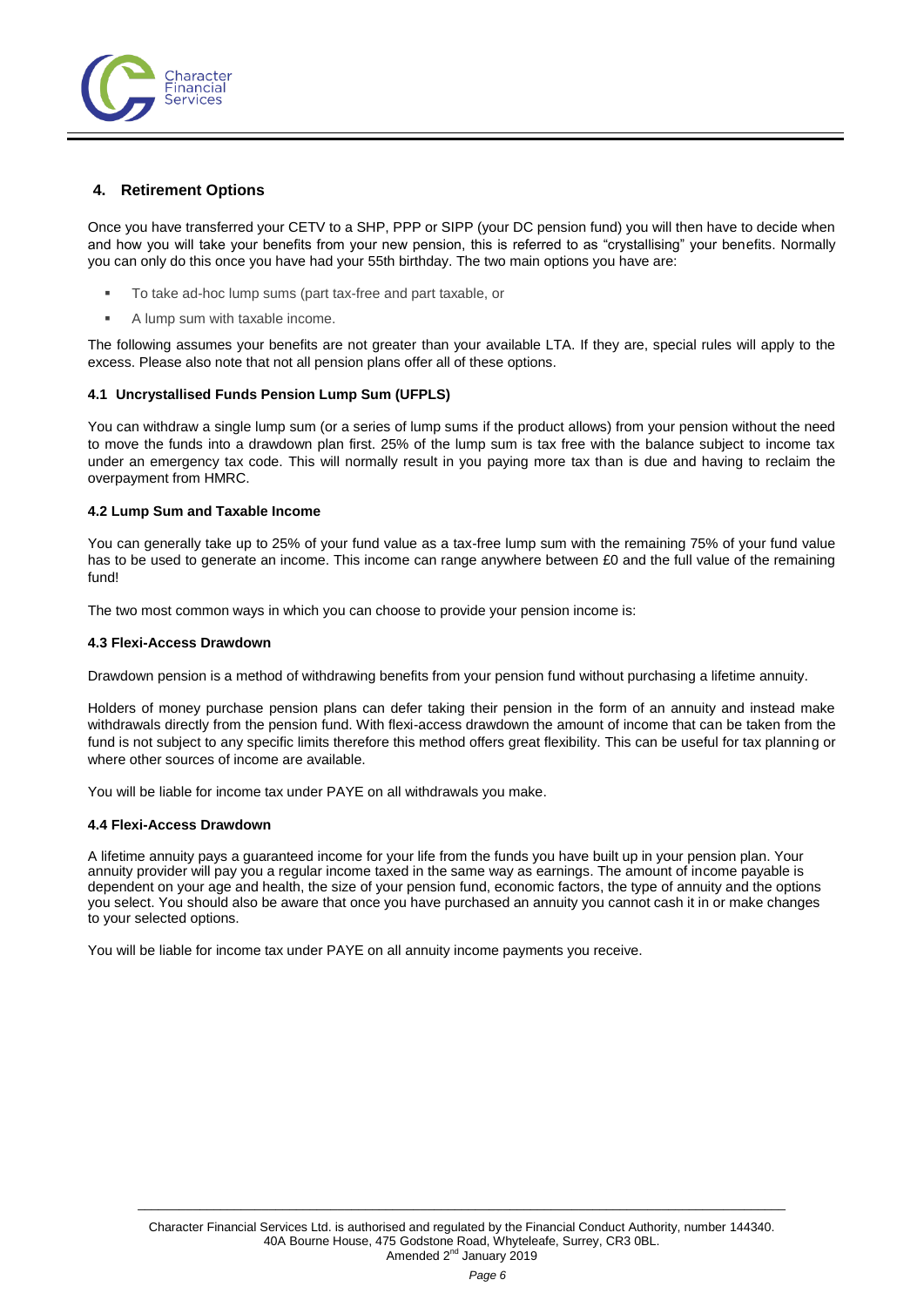

# <span id="page-6-0"></span>**5. Lifetime Allowance**

If the total value of your pension benefits exceeds the 'Lifetime Allowance', the excess benefits will be subject to a tax charge of 55% on the excess if taken as a lump sum or 25% if the excess is taken as a taxable income. For the 2019/20 tax year the Lifetime Allowance is £1,055,000 but it may be possible to keep a higher lifetime allowance if one of the below forms of protection is applied for:

- Individual Protection 2016 (IP2016)
	- o This is available to those with total pension savings greater than £1 million on 5th April 2016. IP2016 will allow those individuals meeting certain criteria to fix their lifetime allowance at the value of their pension fund as at 5th April 2016, with the maximum protection being £1.25 million. Pension funding can continue but further funding is likely to be subject to a lifetime allowance charge.
- Fixed Protection 2016
	- This doesn't require a minimum fund value but is aimed at those who expect their pension funds to exceed £1 million at retirement. It fixes the individual's lifetime allowance at £1.25 million but doesn't allow any further pension funding after 5th April 2016.

Where you have already applied for and have protection in place in relation to your pension benefits, this will be retained on the transfer of your pension. These earlier forms of protection are:

- Enhanced Protection
- Primary Protection
- Fixed Protection 2012 or 2014
- Individual Protection 2014

How is a DB Pension Scheme Valued for LTA Purposes?

A DB pension scheme is valued based upon the starting level of benefits it will pay you. The annual pension is multiplied by a factor of 20 and the tax-free lump sum is valued based upon the amount paid.

How is a DC Pension Scheme Valued for LTA Purposes?

This is simply the value of the fund that is crystallised, whether that be:

- The amount of the PCLS or UFPLS
- **F** The amount designated into a drawdown pension
- The capital value used to secure a lifetime annuity.

The impact a transfer on the LTA

The following example will help demonstrate the potential LTA implications of a transfer:

David has the option of an annual pension of £20,000 when he retires or a reduced pension of £14,117 plus a one-off tax-free lump sum of £94,118.

The LTA value placed upon these benefits is £400,000 if David takes the full pension, or, if he takes the reduced pension and lump sum, the LTA value is £376,458.

However, the CETV offered to David is £560,000. David needs to consider that by taking the transfer value will mean that his pension benefits will now use up a greater portion of his LTA. Now, that might not be important if this is David's only pension, but if he has other pensions, he will need to be aware of their combined values for LTA purposes.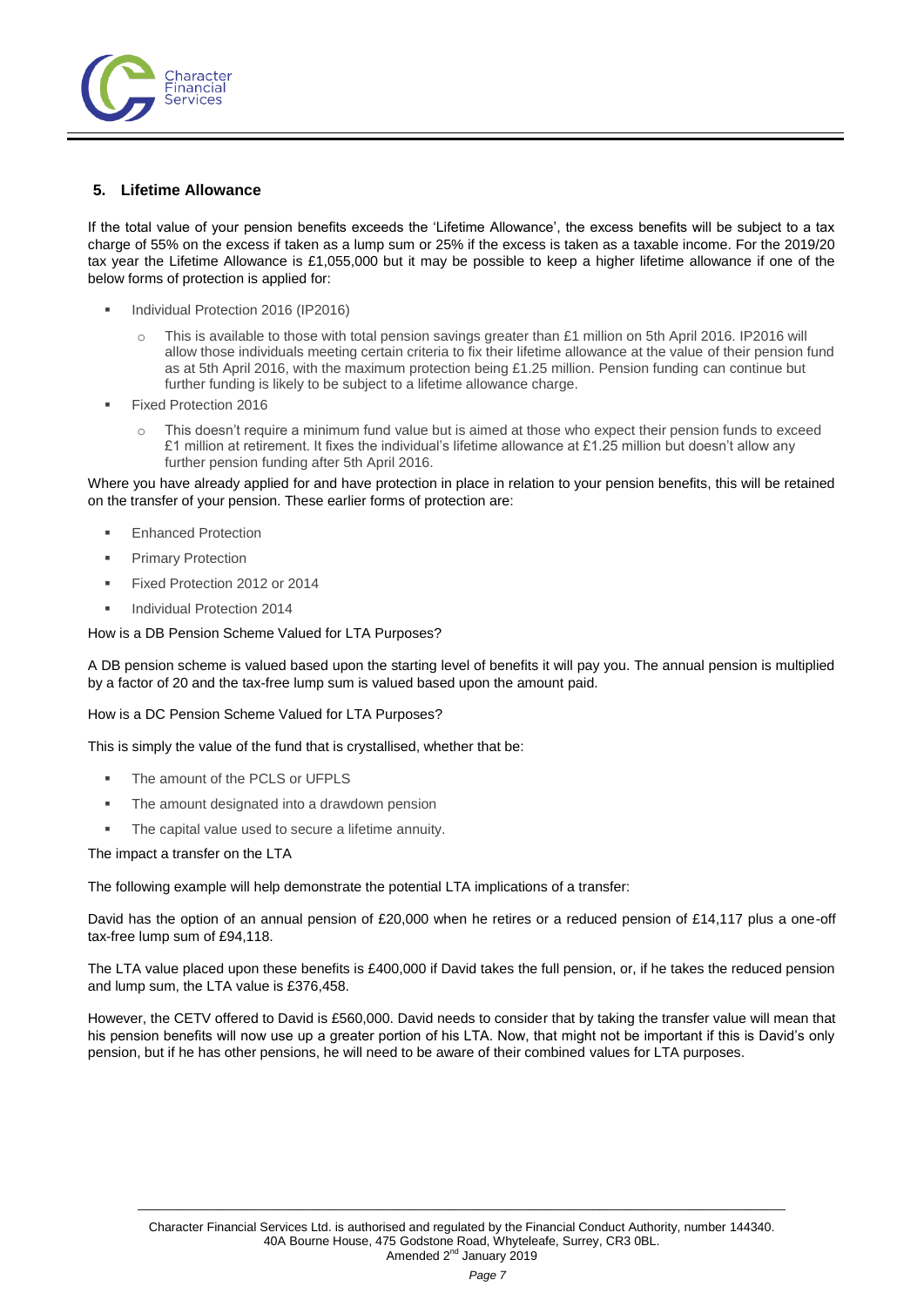

## <span id="page-7-0"></span>**6. Death Benefits Under a SHP/PPP/SIPP**

Generally speaking, once you die, any remaining value in your SHP, PPP or SIPP is available to be passed on. If you have used some of your fund to secure an annuity income, you will have made choices as to what death benefits you want when you set it up. If you have taken money out of your DC pension fund as a UFPLS, the money withdrawn is no longer in your pension so there are no death benefits as it has been paid into your bank account.

If your DC pension fund has not been crystallised (i.e. it is uncrystallised) one set of rules will apply to it. If you have moved some of your pension fund into Flexi-Access Drawdown or it has been crystallised, it will have slightly different rules applied to it.

Any part of your DC pension fund that has not been crystallised can be paid out:

- If you die before age 75, it will be assessed against your available LTA and any excess taxed, but otherwise it will be tax free in the hands of the recipient(s). It can be used to pay the recipient(s) a one-off lump sum, or to provide them with an income by means of an annuity or flexi-access drawdown.
- If you die once you have reached 75 the benefits are not tested against your available LTA, but they will be subject to income tax in the hands of the recipient, whether paid as a lump sum or income.

Any part of your DC pension fund that is unused flexi-access drawdown can be used to pay the recipient(s) a one-off lump sum, or to provide them with an income by means of an annuity or flexi-access drawdown. If you die before age 75, the recipient(s) will pay no income tax on what they receive, but if you die once you have reached 75 the recipient(s) will be subject to income tax on any amounts they receive.

It is also possible to leave death benefits in certain circumstances to a company or a charity. Also, the DC pension fund that is passed on, on your death, can also be passed on, once the first recipient has died and so on. However, these rules are complex and outside the scope of this document.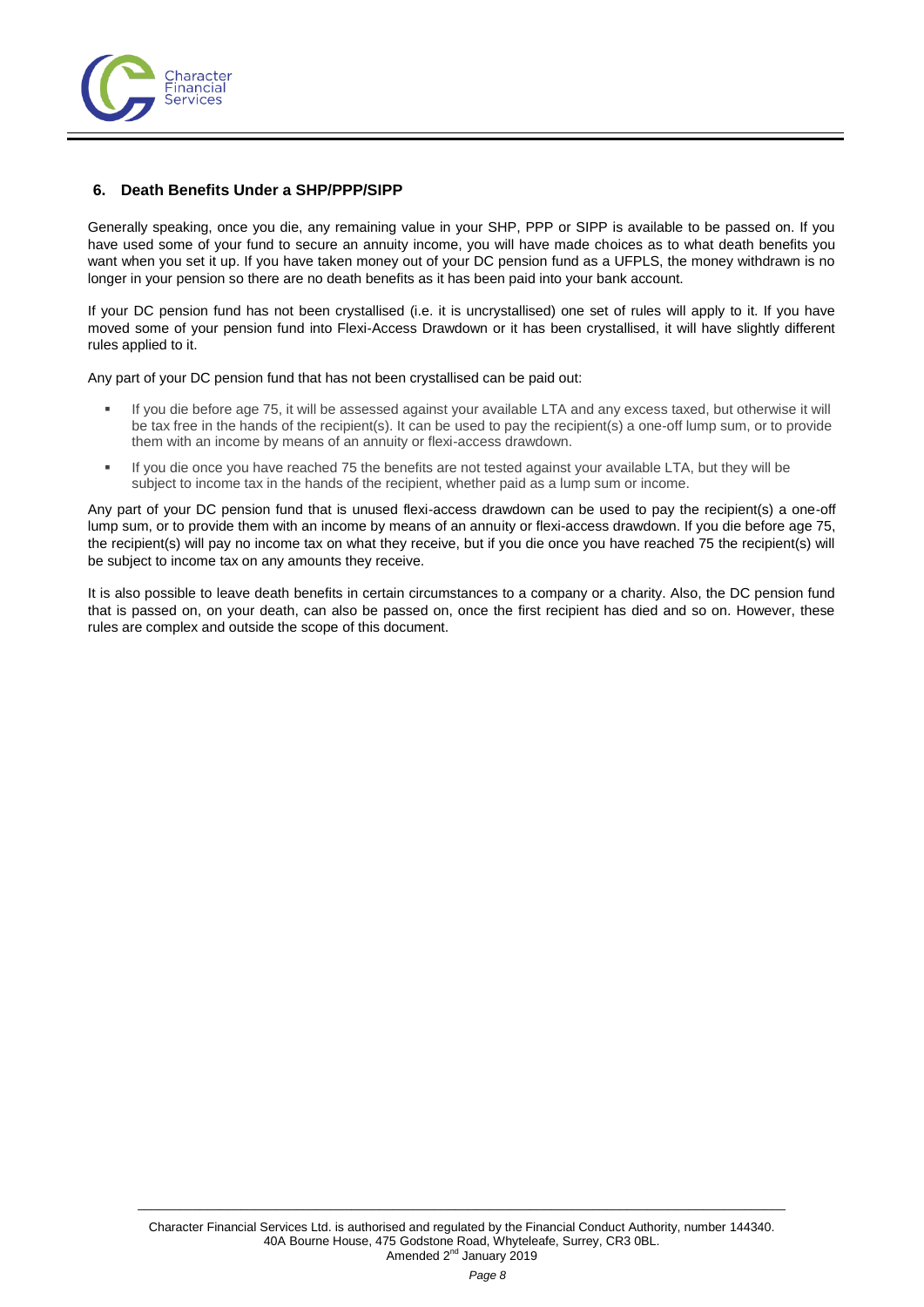

# <span id="page-8-0"></span>**7. Pension Protection Fund**

DB pension schemes are protected by the Pension Protection Fund (PPF).

## What does this mean?

Whilst you are a member of your final salary pension scheme, if your employer becomes insolvent and there are not enough assets in the pension scheme to cover the level of compensation that the PPF would provide, the PPF may compensate you in the following ways (provided the pension scheme is accepted by the PPF):

- If you are over your scheme's pension age:
	- If you have reached the normal pension age set by your pension scheme or, irrespective of age, are either already in receipt of a survivor's pension or a pension on the grounds of ill health, the PPF will generally pay a level of 100% compensation. This normally means a starting level of compensation equal to 100% of the pension in payment immediately before the assessment date. The part of this compensation that comes from pensionable service on or after 6 April 1997 will be increased each year in line with inflation capped at 2.5%. This could potentially result in a lower rate of increase than the scheme would have provided.
- If you are not yet at your scheme's pension age:
	- o For the majority of people below their scheme's normal pension age the PPF will generally pay a 90% level of compensation. This generally means 90% of the pension accrued (including revaluation) immediately before the assessment date. Those benefits are then revalued in line with the increase in the inflation rate between the assessment date and the start of the compensation payments. Revaluation is capped at 5% p.a. compound relating to pensionable service prior to 6 April 2009 and at 2.5% p.a. compound relating to pensionable service on or after 6 April 2009.

This compensation is subject to an overall annual cap, which, for the year commencing 1 April 2018, equates to £35,105.56 at age 65 after the 90% has been applied (the cap is adjusted according to the age at which compensation comes into payment). Once compensation is in payment, the part that relates to pensionable service on or after 6 April 1997 will be increased each year in line with inflation, capped at 2.5%. Again, this could result in a lower rate of increase than the scheme would have provided. In addition, there will also be compensation for certain survivors. The annual cap is increased if you had 21 or more years pensionable service.

After a ruling in the European Court, in the autumn of 2018, the PPF has to ensure that individual do not receive compensation that is less than half of the benefits they would have had under their former DB pension scheme. This will be an issue for individuals who had pension benefits that are more than twice the compensation cap. The PPF is looking to correct this issue but will also require the Government to introduce legislation to address this issue. What impact, if any Brexit will have on this is currently not known.

#### The Financial Services Compensation Scheme

Once you transfer out of your final salary occupational pension scheme, your benefits will no longer be protected by the PPF. Instead you will typically be covered by the Financial Services Compensation Scheme (FSCS) should the relevant pension provider become insolvent.

If you are still building up your pension pot (that is, you haven't yet used your pension fund to purchase an annuity or placed the fund in pension drawdown; it doesn't matter whether contributions are still being made) 100% of your pot will be protected if it's directly managed in a life insurance contract; this protection applies where the product provider fails and not in the instance of bad advice. Where external funds are held in addition to or instead of the insurance company's own directly managed funds, there is no cover under the FSCS should an external fund fail. This is because the insurance company purchases the external funds not the policyholder and insurance companies are classed as large companies and as such are not allowed to claim under the scheme. Where pension funds are invested directly in other investments the £50,000 investment protection would apply in the event of an investment failing providing the criteria described below applies. The FSCS can pay compensation if the firm concerned has failed and cannot return your investments or money owed, and you lose money because of: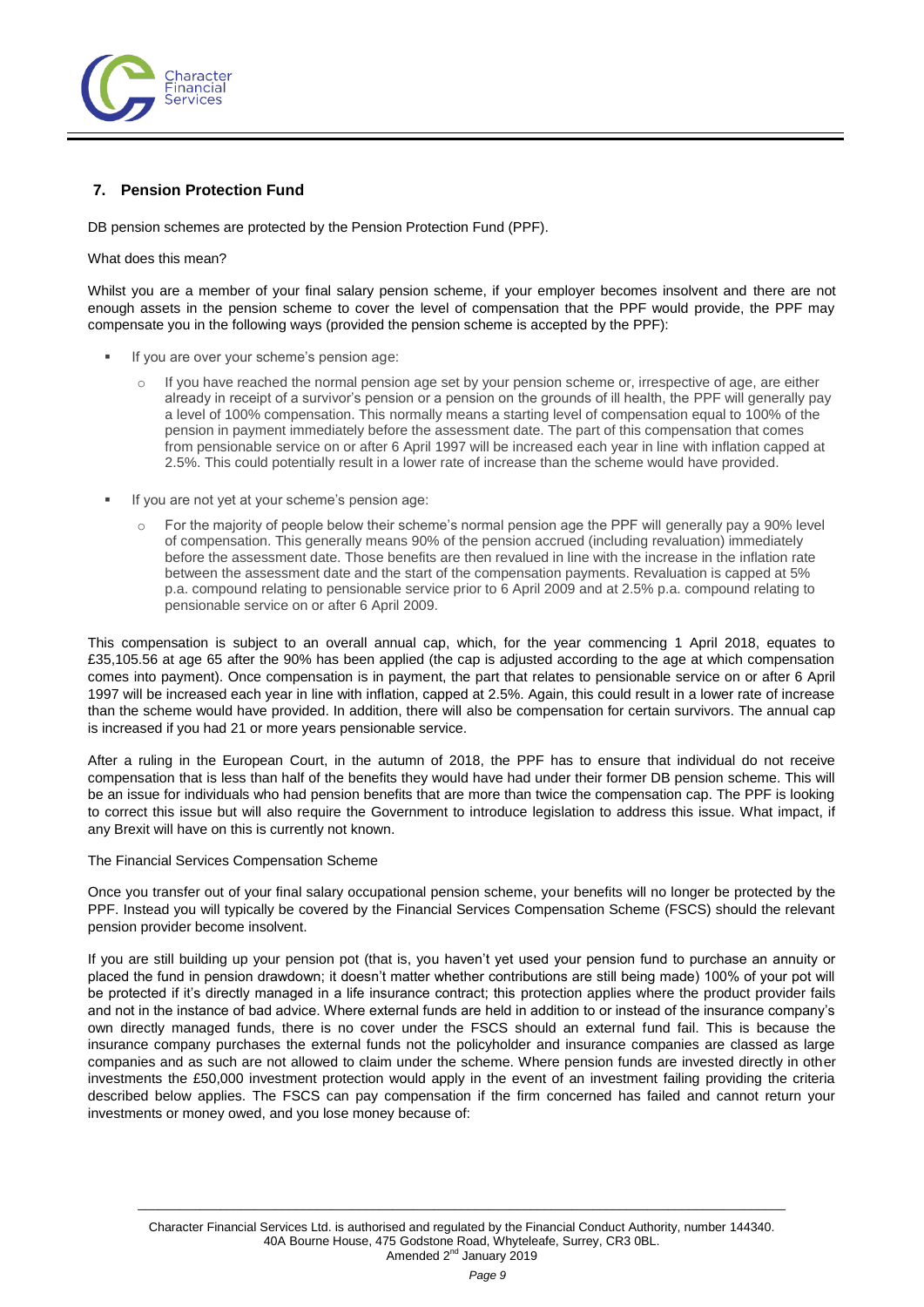

- **bad or misleading investment advice**
- negligent investment management
- misrepresentation or
- <span id="page-9-0"></span>**fraud**

They do not pay compensation if your investment has not performed as well as hoped.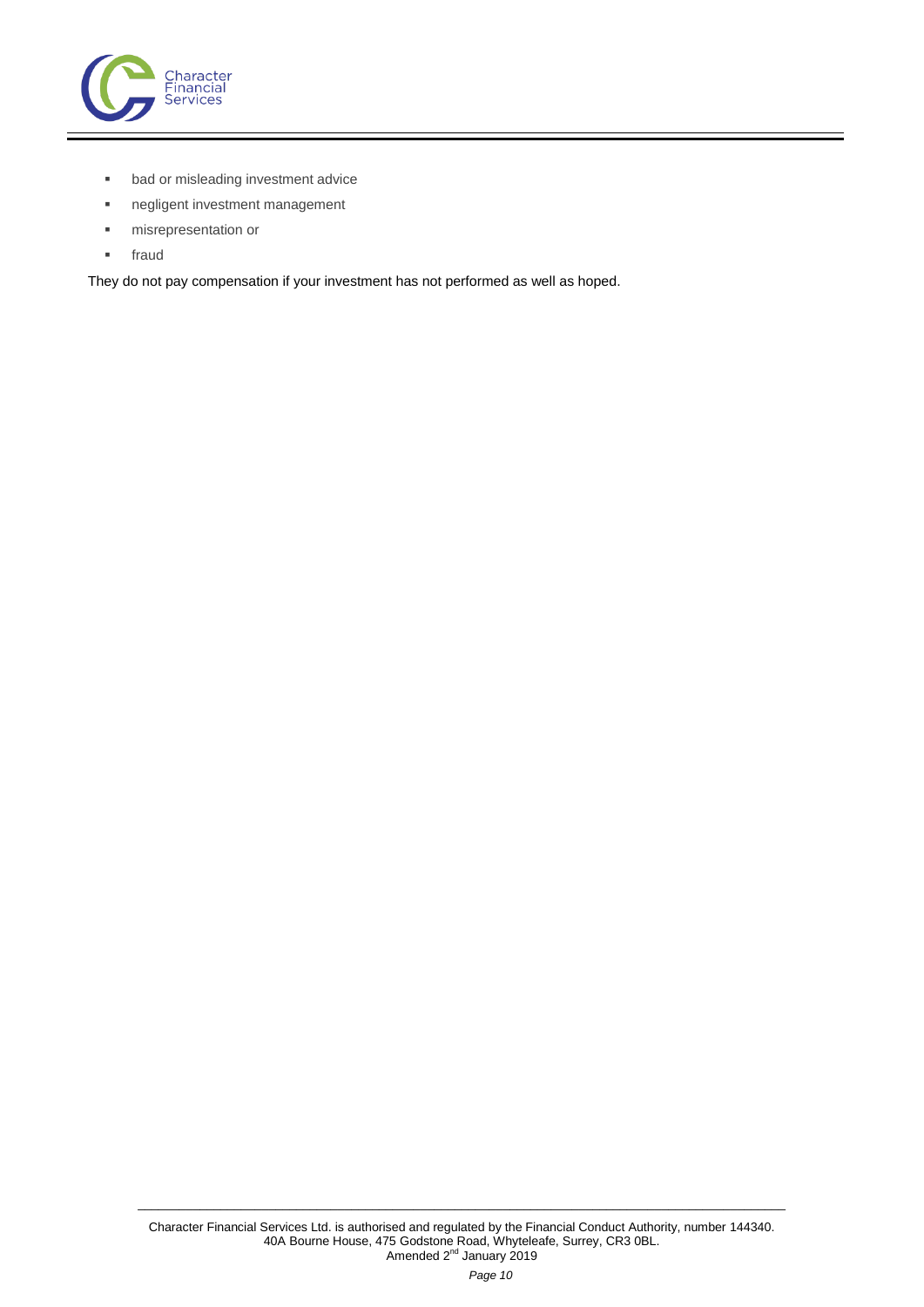

# **8. Why Might I Consider Transferring my DB Pension?**

If you as an individual value a regular known level of retirement income that will continue for the rest of your life and will increase each year to take account of inflation, you probably would not want to consider transferring.

Before looking at the possibility of transferring your pension you should consider carefully the level of income you will need in retirement and where this will come from. The best way to gauge your income needs in retirement is to look at what you spend now and which of those expenses you will no longer have once you stop work; that is probably what you will need in retirement. You might also split this income requirement down to your core needs (such as food and utility bills etc. and discretionary spending, such as holidays and entertainment). You need to consider what pension benefits you and your partner will have in retirement, including your State Pensions. You can obtain a forecast via your Personal Tax Account. The normal full State Pension entitlement from April 2019 is £8,767, although some people may have a higher or lower pension than this. So, for a couple this is a total of over £17,400 a year.

Once you have an idea as to the level of income you will need in retirement, you need to consider how much of that annual income you want to be secure. By that we mean, you know how much will be paid each year and it is not likely to reduce in the future. DB pension income is a secure income, so is your State Pension. If you are taking a drawdown income from your invested pension fund or income from your ISAs, this will fluctuate as it is invested in the stock market and its value can go down as well as up! You need to decide how much of your total income or perhaps your core income requirement you want to be covered by secure income and what proportion you are happy to be exposed to the stock market. In simple terms, you don't want to be worried about how to pay your bills in retirement because you heard on the news the stock market has crashed by 10%.

Once you have decided how much income you need and how much of that income you want to be covered from secure sources, you may well decide you have one or more DB pension schemes you would like to consider transferring. You might want to transfer for one or more of the following reasons:

- The tax-free lump sum (PCLS) that is available to you once you have transferred is likely to be higher than the amount available under the DB pensions scheme.
- You can take the PCLS from a DC scheme without having to take a pension income.
- If you are stopping work at age 60 but won't start to receive your State Pension until later (66, 67 or 68, depending upon your date of birth) having a DC fund may allow you to draw a higher level of income from age 60 until you start to receive your State Pension, i.e. bridging the income gap.
- You may want to take a higher level of income early on in your retirement and then after a few years, reduce your expenditure. However, remember that as you get older, your living costs may go up, if you go into a care home or need help at home.
- You may be in the fortunate position of having more pension income than you actually need. You may think you don't need to draw any pension income if you transfer your DB pension to a DC scheme and you would rather retain the money to pass on, when you die.
- You may believe that you are unlikely to live as long as average and you would like to be able to pass on any unused pensions funds on your death. However, if you live longer than expected, there may not be much to pass on.

These are just some of the reasons why people transfer. If you would like to explore this further, then please get in touch. However, the analysis we must undertake to give you advice is complex, and you will be incurring costs even if you decide having had the advice not to transfer, or if our advice is that we do not recommend you transfer your pension fund.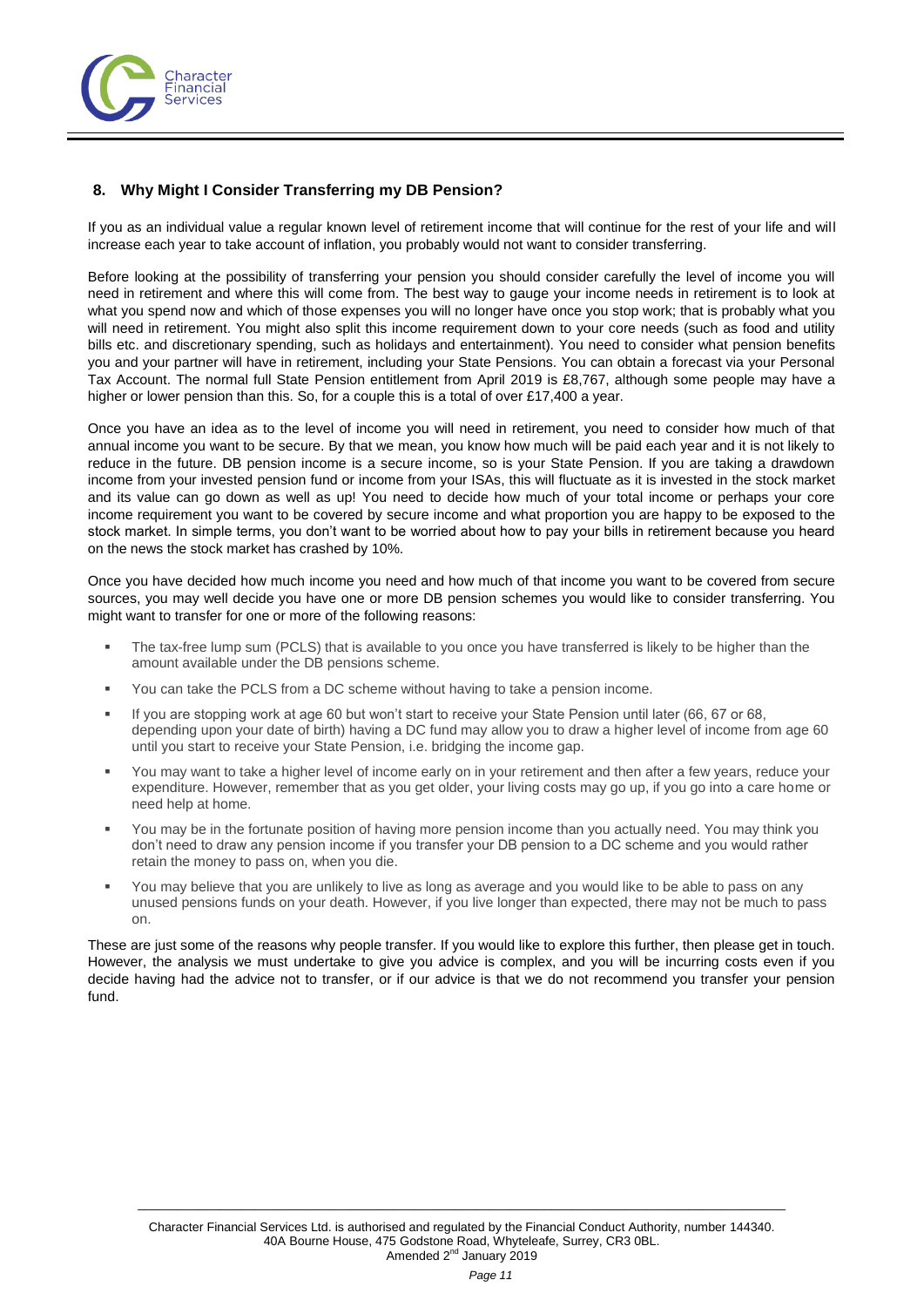

## <span id="page-11-0"></span>**9. What is the Advice Process?**

If you decide to go ahead with exploring a pension transfer, we will ask you to complete some detailed questionnaires to give us all the information we need to prepare our recommendations. We will also arrange a phone call or a face to face meeting with you to understand your drivers and clarify any points we may have with the details you have provided to us.

We will contact the scheme administrator of your DB pension scheme to provide us with your CETV and Statement of Entitlement. Once this has been received, we will let you know and then start work on preparing your advice report.

The report will set out our understanding of your circumstances and your retirement objectives. We will compare the benefits payable from your DB pension scheme with any alternative. We will explain how these can be achieved, along with all the "pros and cons" of each. We will then recommend the most suitable plan for you to realise your financial retirement objectives.

If our recommendation is for you to transfer, we will also explain to you how your pension fund should be invested and why we think transferring your pension is the right thing for you to do.

If our recommendation is not to transfer, we will explain to you why this is the case and how we believe you can best achieve your retirement objectives.

What happens once you have Advised me to Transfer my DB Pension?

If our recommendation is for you to transfer your pension, we will contact you after you have had a chance to read our report. The purpose of this call or face to face meeting is to confirm your understanding of our advice and the associated risks and also for you to ask any questions you may have. We will then send you out the necessary paperwork to sign and send back to us.

We will then submit the transfer request and set up your new pension arrangement for you and put in place the recommended investments. Once all that has been completed, we will pass you back to your financial adviser to continue providing you with your ongoing advice needs.

## What if your advice is not to transfer my Pension?

It is possible that once we have undertaken our analysis, we have to advise you that transferring your pension is not in your best interests. If this is the case, we will clearly explain why we have come to that conclusion. However, we appreciate that you may still wish to go ahead with the transfer. However, we are not prepared to facilitate a pension transfer where we have advised against this course of action.